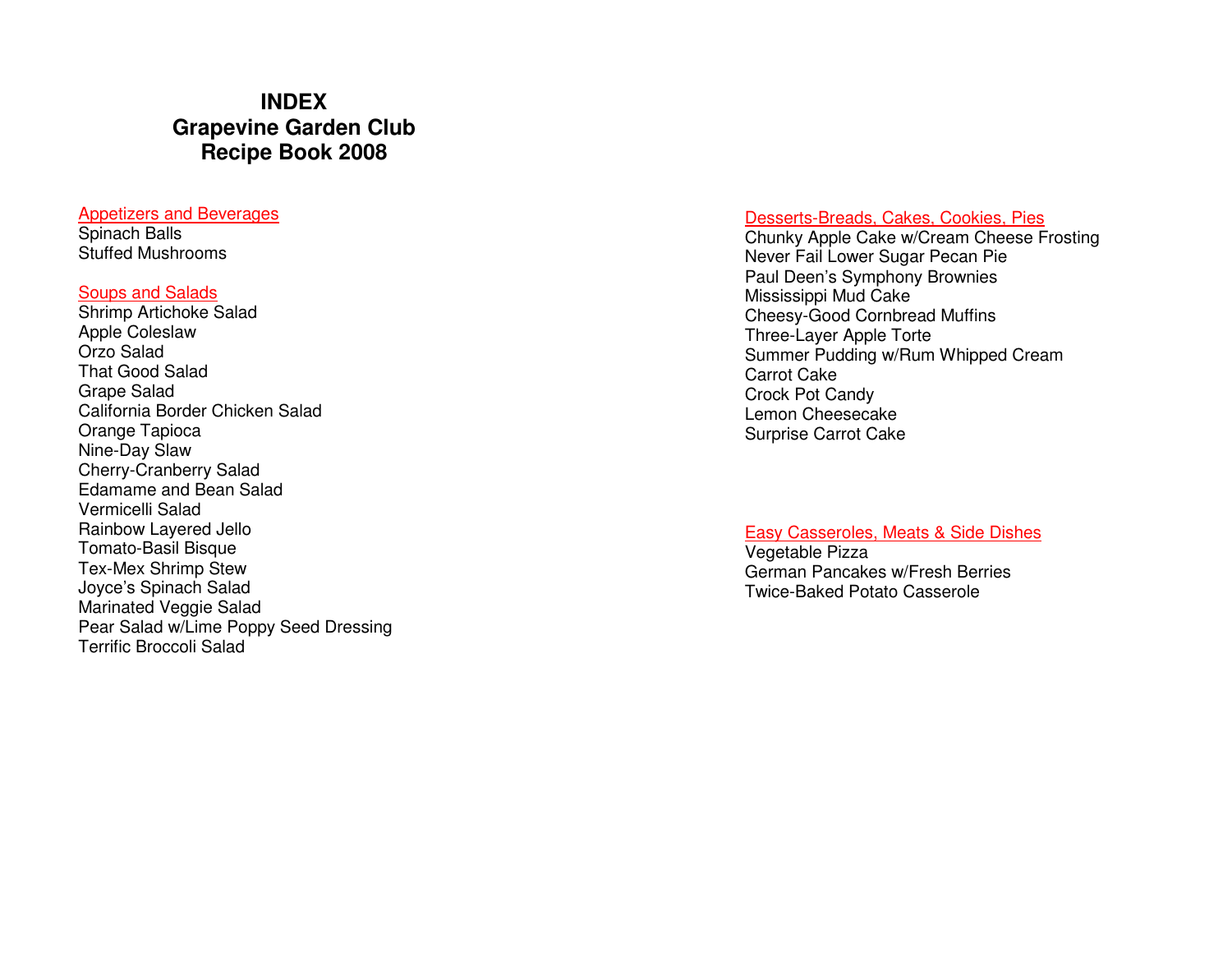# OUT OF THE GARDEN

# AND INTO THE KITCHEN

GREAT RECIPES FROM THE MEMBERS OF

# THE GRAPEVINE GARDEN CLUB, INC.

APPETIZERS & BEVERAGES

SOUPS AND SALADS

DESSERTS—BREADS, CAKES, COOKIES, PIES

EASY CASSEROLES, MEATS & SIDE **DISHES** 

December, 2008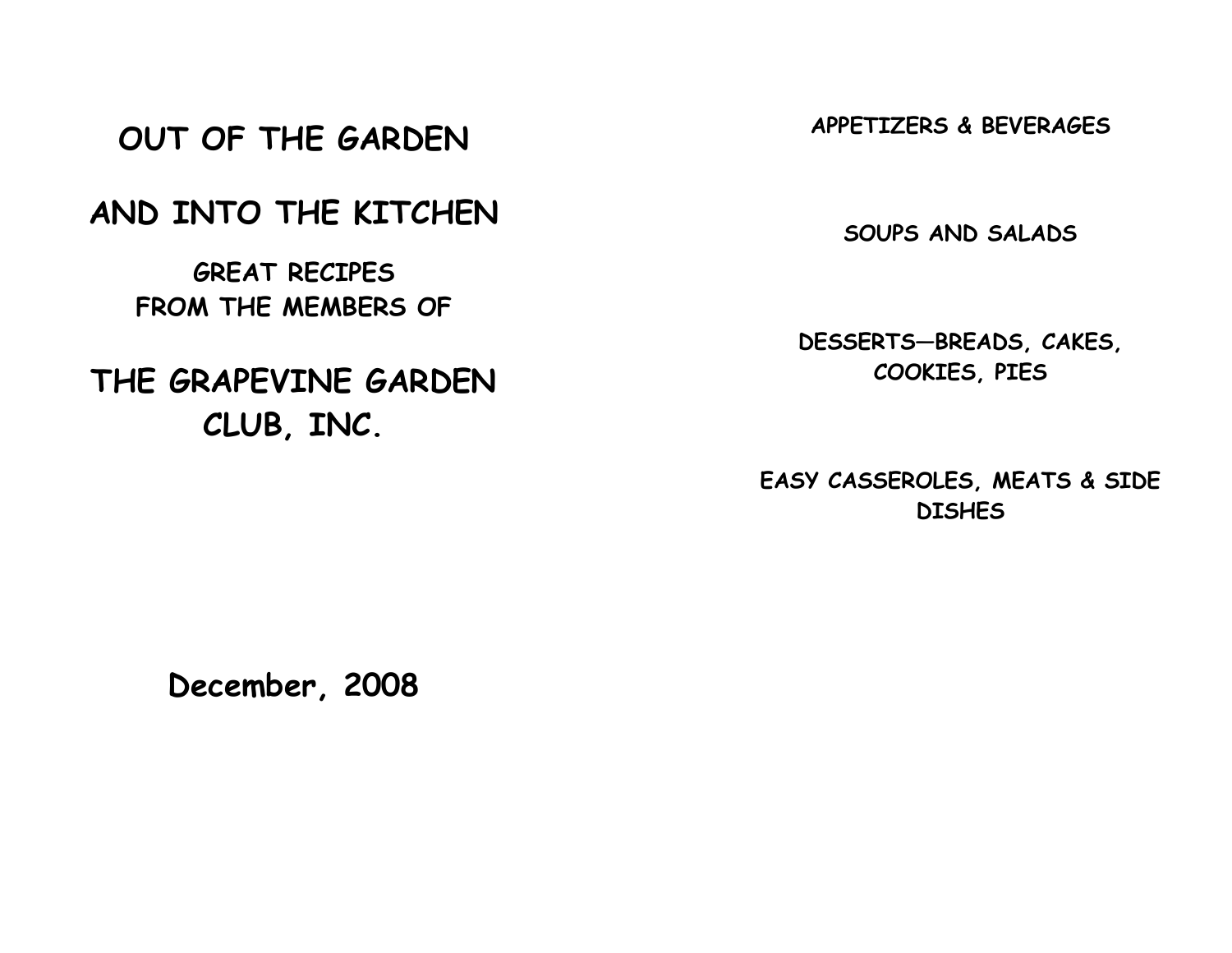# APPETIZERS & BEVERAGES

#### **SPINACH BALLS**

Jimmie Nell Cook

2 boxes frozen chopped spinach, thawed 2 cups herb dressing stuffing 1 stick melted butter ½ cup Parmesan Cheese 1 onion chopped finely 1 T garlic salt 1 tsp. thyme 1 tsp. Accent ½ tsp. pepper 6 eggs beaten until foamy

Combine well-drained spinach and other ingredients in order given. Let stand for about 1 hour. Shape into 1inch balls. Bake 15-20 min. at 375°.

#### **STUFFED MUSHROOMS**

Rene' Herndon

25-30 medium mushrooms ¾ cup mayo 1 ½ cups grated cheddar cheese (2%) ¼ cup onion 8 – 10 strips bacon (cooked crisp and crumbled) 1 tsp. seasoned salt

Remove stems from mushrooms and reserve for anotheruse. Mix all other ingredients. Stuff mushrooms and bake 20-25 minutes at 325°.

PS: This is a different recipe and better than the other one in our previous cookbook.

Keeping a vegetable garden is worth a medicine cabinet full of pills.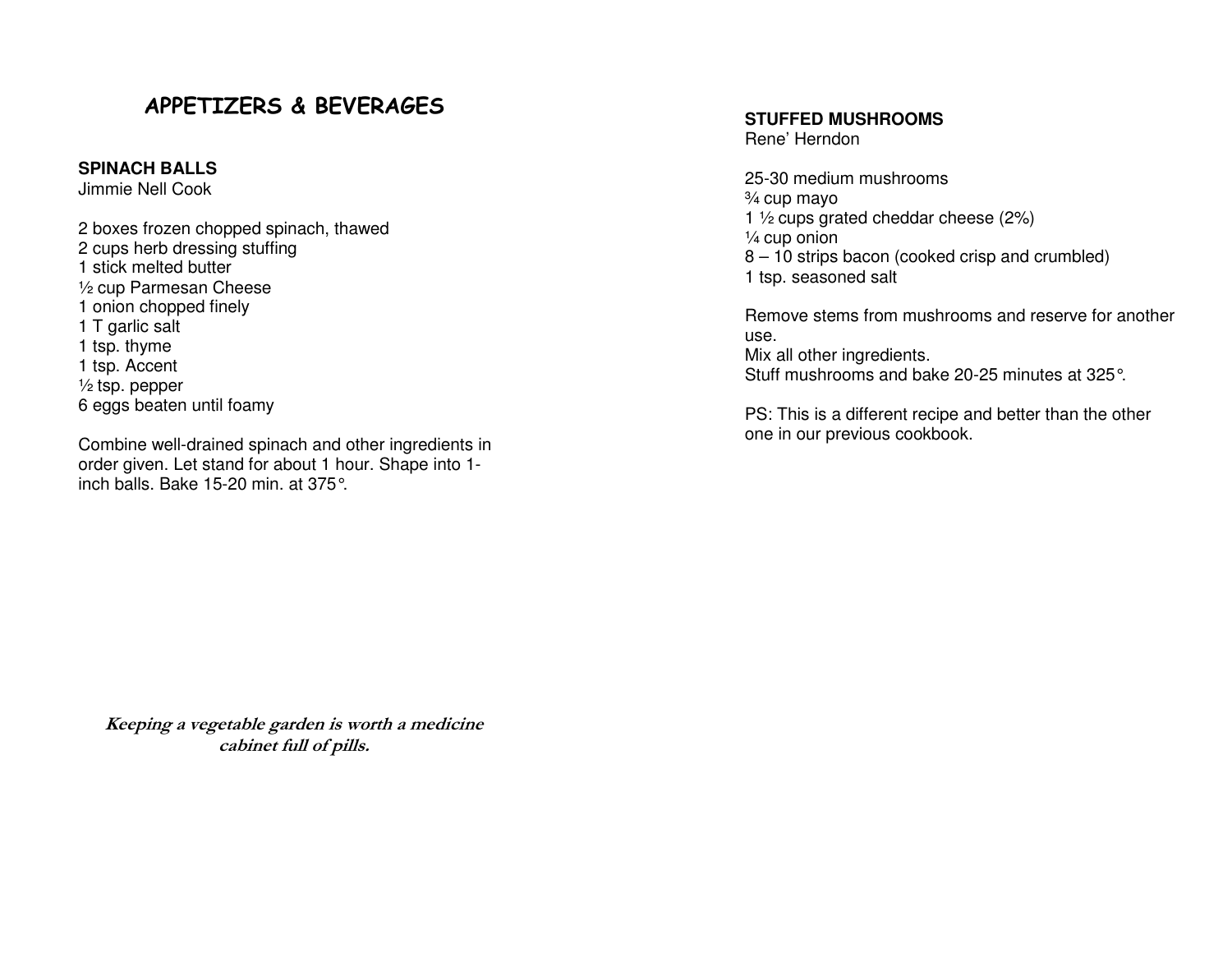# SOUPS AND SALADS

**SHRIMP ARTICHOKE SALAD** 

From A La Carte Alley, Cleveland, MS

12 oz. marinated artichokes 6.9 oz. box chicken-flavored rice 1 ½ cup mayonnaise ½ tsp. curry powder 1 lb. boiled, peeled salad shrimp 3 green onions finely chopped 4 stalks celery, chopped

Prepare rice omitting butter. Let cool. Mix in remaining ingredients. **NOTE:** Drain artichoke hearts and then add liquid to salad to taste.

#### **APPLE COLESLAW**

Linda Whistler

2/3 cup light mayonnaise 3 T cider vinegar 1 tsp. dried dill weed  $\frac{1}{2}$  tsp. salt ½ tsp. ground black pepper 1 16-oz. Classic Coleslaw mix 1 cup chopped red onion 2 apples, thinly sliced

**MAKE DRESSING**: In a large bowl, stir together mayonnaise, vinegar, dill, salt & pepper. Stir in Coleslaw mix, apples & onion. Cover and chill at least two hours or up to 48 hours.

**ORZO SALAD** Sherry Schultz

4 cups chicken broth 1 ½ cups orzo 1 15-oz. can garbanzo beans, drained and rinsed 1 1/2 cups red and yellow teardrop or grape tomatoes, halved ¾ cup finely chopped red onion ½ cup chopped fresh basil leaves ¼ cup chopped fresh mint leaves About 3/4 cup Red Wine Vinaigrette (recipe follows) Salt and freshly ground black pepper

Pour broth into a heavy large saucepan. Cover and bring broth to a boil over high heat. Stir in the orzo. Cover partially and cook until tender but still firm to the biteabout 7 minutes. Drain the orzo through a strainer. Transfer the orzo into a large wide bowl and toss until the orzo cools slightly. Set aside to cool completely. Toss the cooled orzo with the beans, tomatoes, onion, basil, mint and enough vinaigrette to coat. Season to taste with salt and pepper and serve at room temperature.

#### **RED WINE VINAIGRETTE**

½ cup red wine vinegar ¼ cup fresh lemon juice 2 tsp. honey 2 tsp. salt ¾ tsp. ground black pepper 1 cup extra-virgin olive oil. Mix vinegar, lemon juice, honey, salt & pepper in a blender. With machine running, gradually blend in the oil. Season to taste with more salt & pepper.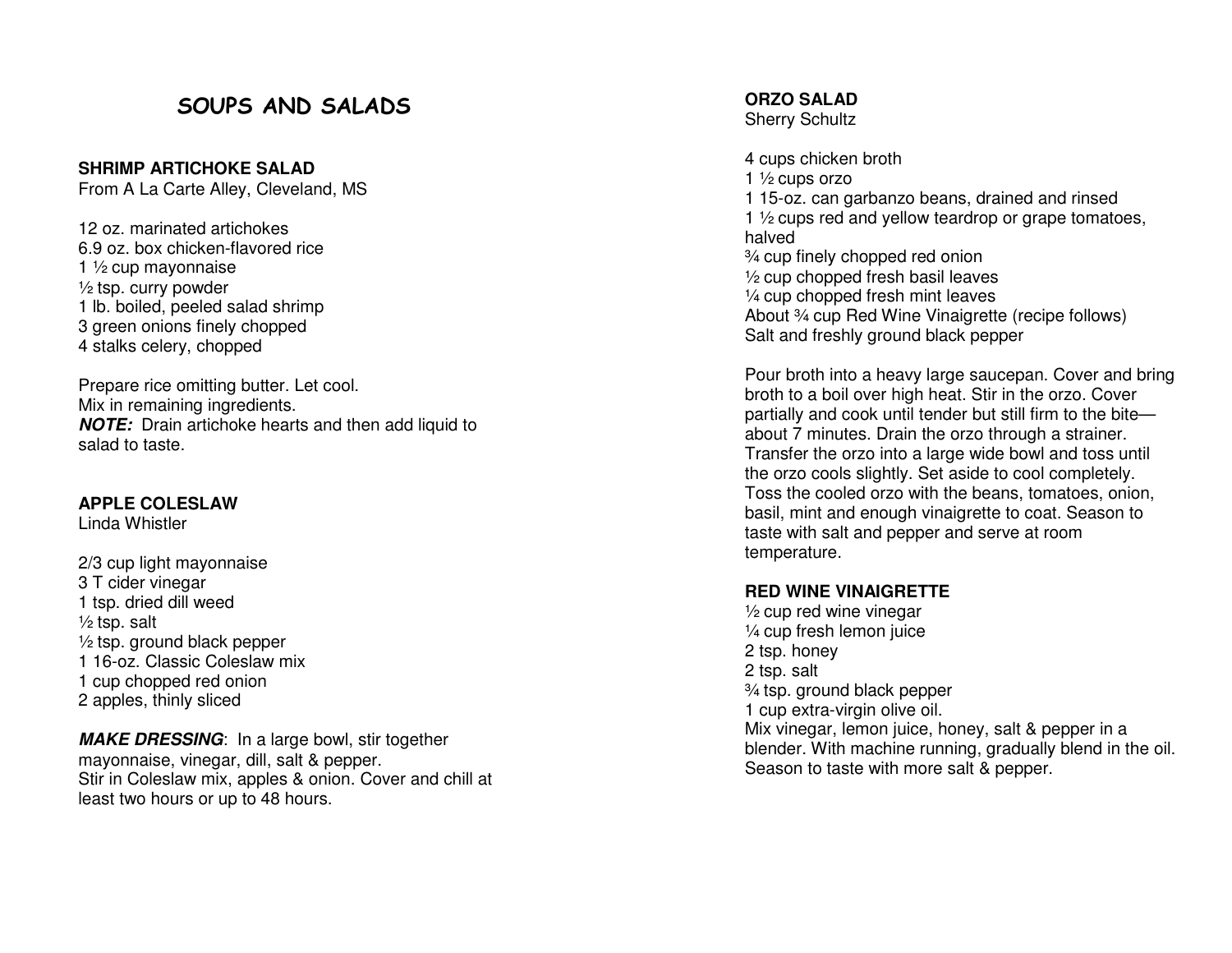#### **THAT GOOD SALAD**

2 T sugar

 ¾ cup vegetable oil ¼ cup fresh lemon juice 2 garlic cloves, minced  $\frac{1}{2}$  tsp. salt ½ tsp. pepper 2 heads romaine lettuce, rinsed, dried and torn into bitesize pieces 2 cups chopped tomatoes 1 cup shredded Swiss cheese 2/3 cup slivered almonds, toasted ½ cup grated Parmesan cheese 8 bacon strips, cooked and crumbled 1 cup Caesar salad croutons To make dressing: In a jar with tight-fitting lid, combine oil, lemon juice, garlic, salt & pepper. Cover and shake well. Chill. In a bowl, toss romaine, tomatoes, Swiss cheese, almonds, Parmesan cheese and bacon. Shake dressing and pour over salad and toss. Add croutons and serve immediately.

#### **GRAPE SALAD**

Jenny Capone

2 lb. seedless grapes 8 oz. cream cheese 5-6 heaping tablespoons sugar 2 T sour cream 1 tsp. vanilla 1 cup chopped pecans (I add extra and toast them) Mix cream cheese, sour cream, sugar and vanilla. Mix in pecans. Pour on grapes and mix well. Can make the night before.

# **CALIFORNIA BORDER CHICKEN SALAD**

Maureen Bittick

1 lb. boneless, skinless chicken breasts 1 T dry white wine 3 cups cooked rice 2 green onions, thinly sliced ½ red bell pepper, chopped 1 cup seedless green grapes, cut in half ½ cup each: no-fat sour cream and light mayonnaise 1 to 2 tsp. chili powder  $\frac{1}{2}$  tsp. cumin

Arrange chicken in a 9-inch glass pie plate overlapping thinner edges; pour wine over chicken. Cover with vented plastic wrap. Rotating midway through cooking, microwave on medium-high (70%) 7 to 8 min. Cool, then dice or shred.

Combine rice, onions, bell pepper, grapes and chicken in a large bowl. In a small bowl, combine sour cream, mayonnaise, chili powder and cumin. Add to rice mixture; toss to combine. Serve warm or chilled. Makes 5 services, 332 calories, 10 grams fat.

## **ORANGE TAPIOCA**

Linda Barraclough

2 pkgs tapioca 1 (3oz) orange jello 9 oz Cool Whip 1 can crushed pineapple 1 can mandarin oranges (drained) small marshmallows

Mix together tapioca and Jello with 3 cups water and boil until thick. Cool, stirring occasionally. Add Cool Whip, pineapple, oranges and marshmallows. Chill.

Can't get much easier!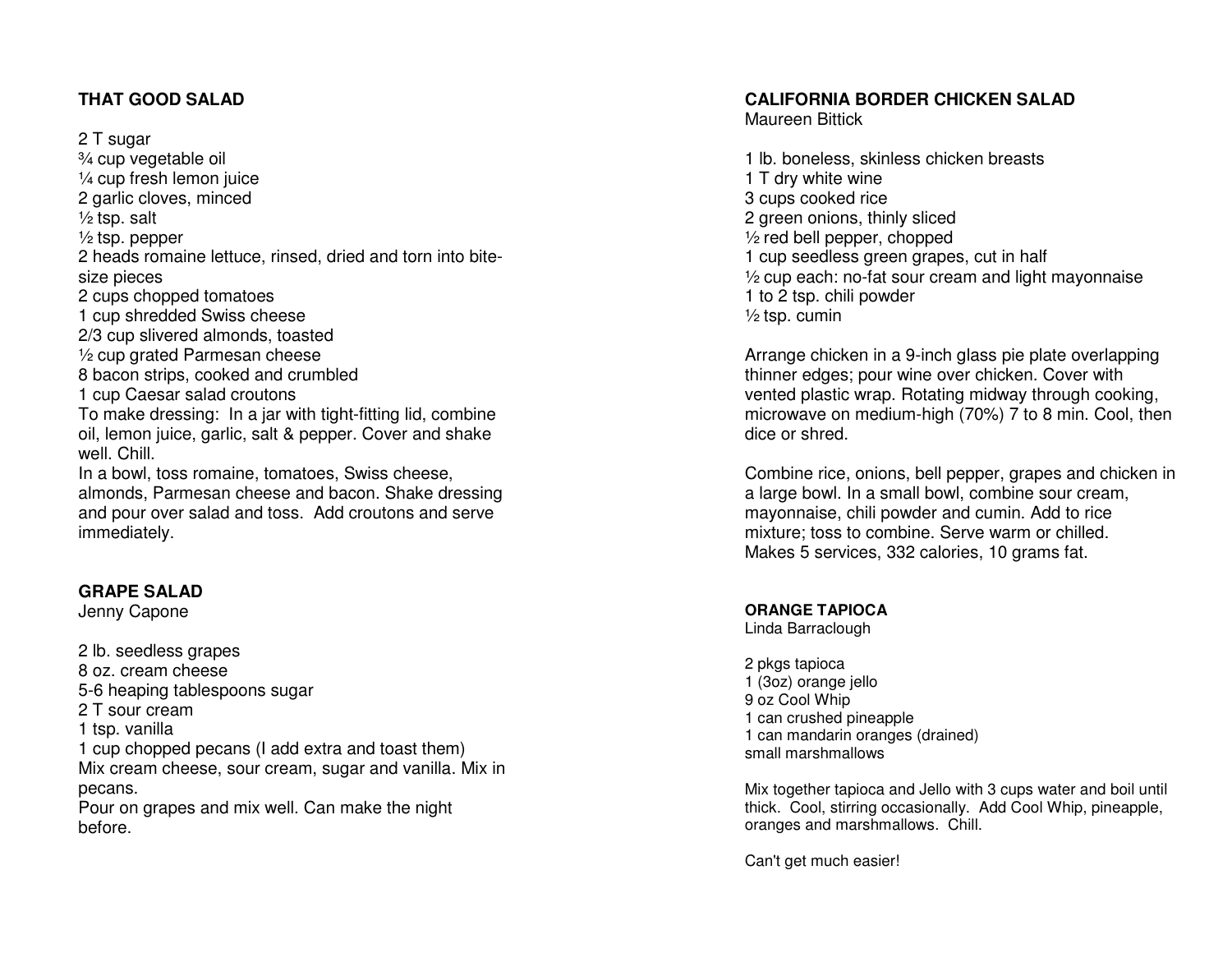#### **NINE-DAY SLAW**

Sheri Jones

1 med. Cabbage, shredded 4 stalks celery, diced 1 onion, diced 1 green pepper, diced 1 red pepper, diced 1 orange or yellow pepper, diced 1 cup sugar (or Splenda) 1 cup oil 1 cup vinegar 2 T salt 1 tsp. dry mustard 1 tsp. celery seed

Mix cabbage, celery, onion, pepper, and 1 cup (minus 2 T) of sugar in large bowl. Combine oil, vinegar, salt, 2T sugar, mustard and celery seed in a saucepan and bring to boil. Stir constantly. Pour hot mixture over cabbage and mix. Cool. Cover and chill 24 hours. Lasts several days—at least 9!

#### **CHERRY-CRANBERRY SALAD**

Paula Jones

1 6-oz. cherry gelatin 2 cups boiling water 1 20-oz. can crushed pineapple & juice 1 16-oz. can WHOLE cranberry sauce 1 cup sour cream 1/4 cup mayo 1 cup pecans, chopped (optional) Mix in order using a whisk to dissolve the sour cream & mayo. Place in a 2 qt dish. Chill till firm. Best made day before serving.

#### **EDAMAME AND BEAN SALAD**

Sheri Jones

1-1/2 bags edamame, shelled and frozen 1/4 cup olive oil 1 teaspoon cumin, ground 1 can black beans, drained and rinsed 1 can black-eyed peas, drained and rinsed 1/2 cup red onions, chopped 2 cups celery, thinly sliced 2 tablespoons lime juice, fresh (I used juice from 1 lime) 1/2 cup cilantro, fresh and chopped 1 teaspoon garlic, finely chopped Salt-Pepper

Thaw edamame.

 Heat oil in heavy skillet over low heat until hot but not smoking. Add cumin and stir until fragrant. Add garlic to hot oil and then let cool.

 Add all ingredients in a large bowl (looks great in a clear glass bowl.)

 Let stand 10 minutes for flavors to blend. Great if made the day before.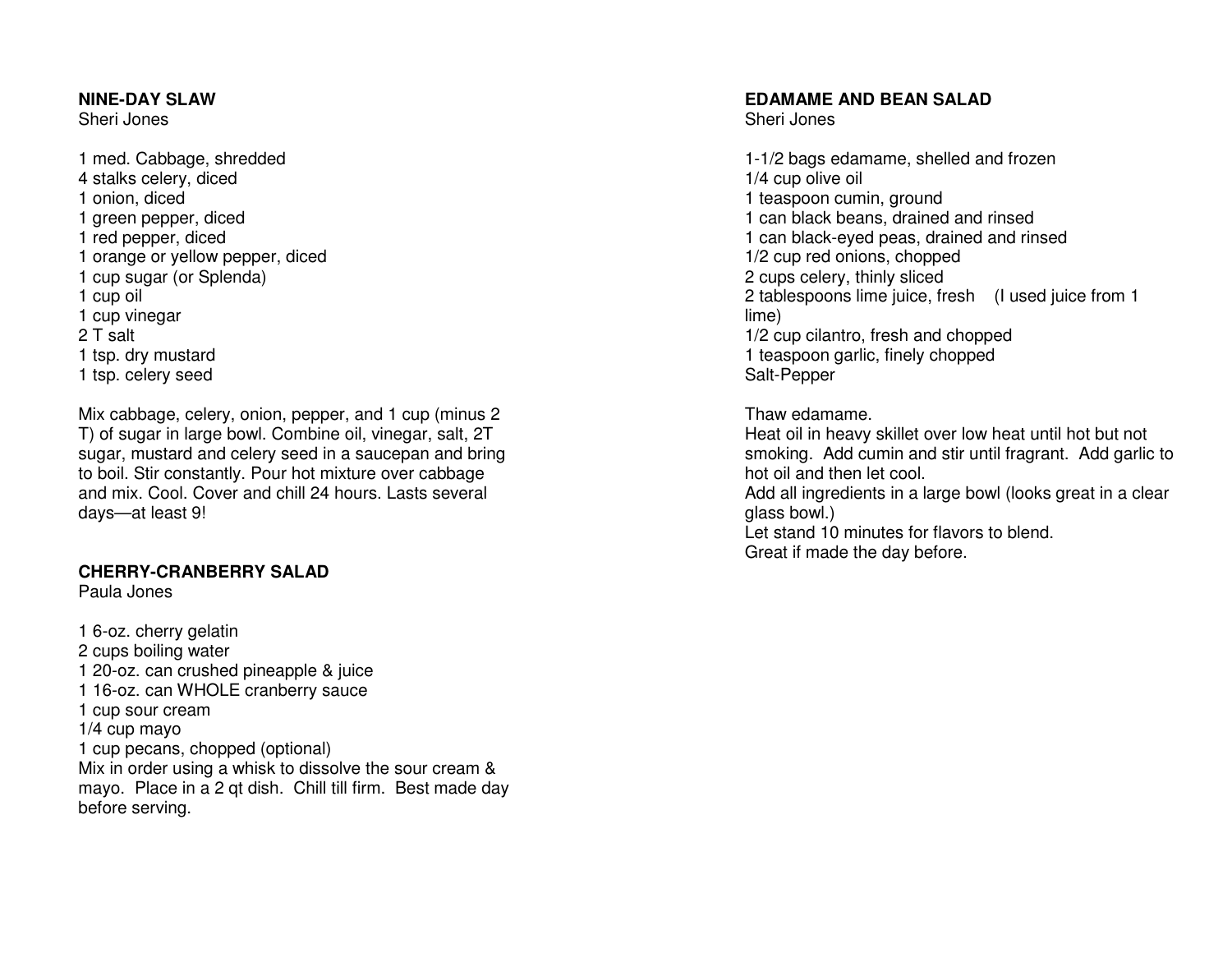#### **VERMICELLI SALAD**

Paula Wilbanks

2 boxes vermicelli......Cook for 4 minutes and drain. Add the following mixture: 2 T lemon juice, 1 T Accent, 4 T salad oil Refrigerate overnight.

Add:

 1 cup chopped celery 2 cans ripe olives, sliced 1 medium bell pepper 1 small jar pimento, chopped 1 pt. mayonnaise Serves 12

# **TOMATO-BASIL BISQUE**

WW—3 pts./cup Lou Milner

2 (10 3/4 oz.) cans condensed reduced-fat, reducedsodium tomato soup, undiluted 1 (14.5 oz.) can diced tomatoes with basil, garlic, and oregano 2 cups low-fat buttermilk 2 T chopped fresh basil 1/4 tsp. freshly grounded black pepper Shredded fresh basil (optional)

Cook first 5 ingredients in a 3-quart saucepan overmedium heat, stirring often, 6-8 minutes or until thoroughly heated. Garnish with fresh basil, if desired. Serve immediately or chill.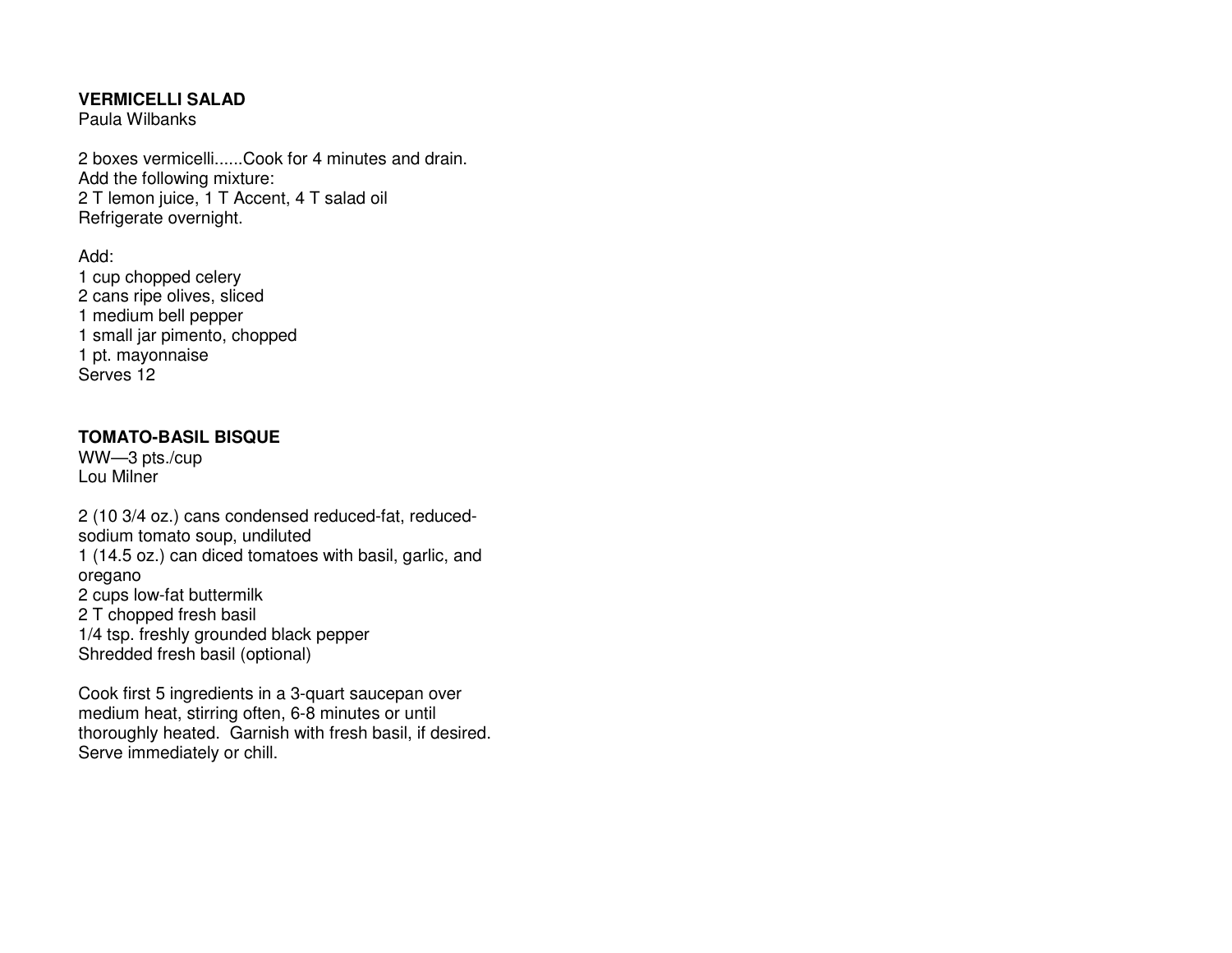#### **RAINBOW LAYERED JELL-O**

Peggy Harris

3 oz. packages of Jell-O one each of the following flavors: This is for the regular Jell- $O - if$  you use the no sugar kind the volume for each box is less. Black Cherry **Strawberry**  Raspberry **Cherry**  Orange Lemon Lime

16 oz sour cream plus 1/3 cup – total – the lite works well. 1 cup boiling water per 1 box of Jell-O

Select a bowl big enough as it will require almost 10 cups volume one it is finished.

 A large straight side truffle bowl works well. You can use a 9x13 glass pan but the layers will be very thin which looks more like ribbon and I have had trouble having keep the pan level.

 Put the bowl in the fridge. Put it in the shelf with head room to be able to pour the Jell-O each layer into the bowl. Carrying the Jell-O will cause a splash onto the sides of the bowl, which spoils the effect. Also try to avoid causing bubbles while dissolving the Jell-O – stir very gently.

Prepare one box of Jell-O. Start with the darkest or lightest color.

 Put one box of Jell-O in a small cup. Add 1 cup of boiling water. Stir thoroughly.

 Pour ½ of the Jell-O into another cup. It will be about 2/3 cup in each cup.

 In one cup add 1/3 cup sour cream and mix well. This is cloudy mix.

 In the other add 3 Tablespoons of cold water. This is the clear mix.

 Pour one layer (cloudy or clear) in the bowl in the fridge. Let it gel. It will take at least 30 minutes. You want this to be very firm before you do the next layer.

Leave the other cup (cloudy or clear) on the counter.

#### **Rainbow Layered Jell-O**

After the first layer is firm, pour the second layer in the bowl in the fridge. Let is set 30 minutes.

Then prepare the next box of Jell-O.

 Pour in the first layer in the bowl in the fridge. Use either the cloudy or clear, depending on which you did with the first box. Let it set until firm.

 Pour in the second layer gently into the bowl. Let it set until firm

It doesn't take quite as long to get firm on with the second box.

Then prepare each of the rest of the boxes of Jell-O. At this point you can prepare 2 boxes at the same time (4 cups on the counter) and leave them on the counter until the current layer is firm. This will be about 15 minutes or so. If you pour too early if will 'dig' up the prior layer and it spoils the look, but it will still taste good!

You can decorate the top of the bowl with gel cake decoration or fresh organic flowers.

> **"Where flowers bloom so does hope"**  Lady Bird Johnson, Public Roads: Where Flowers Bloom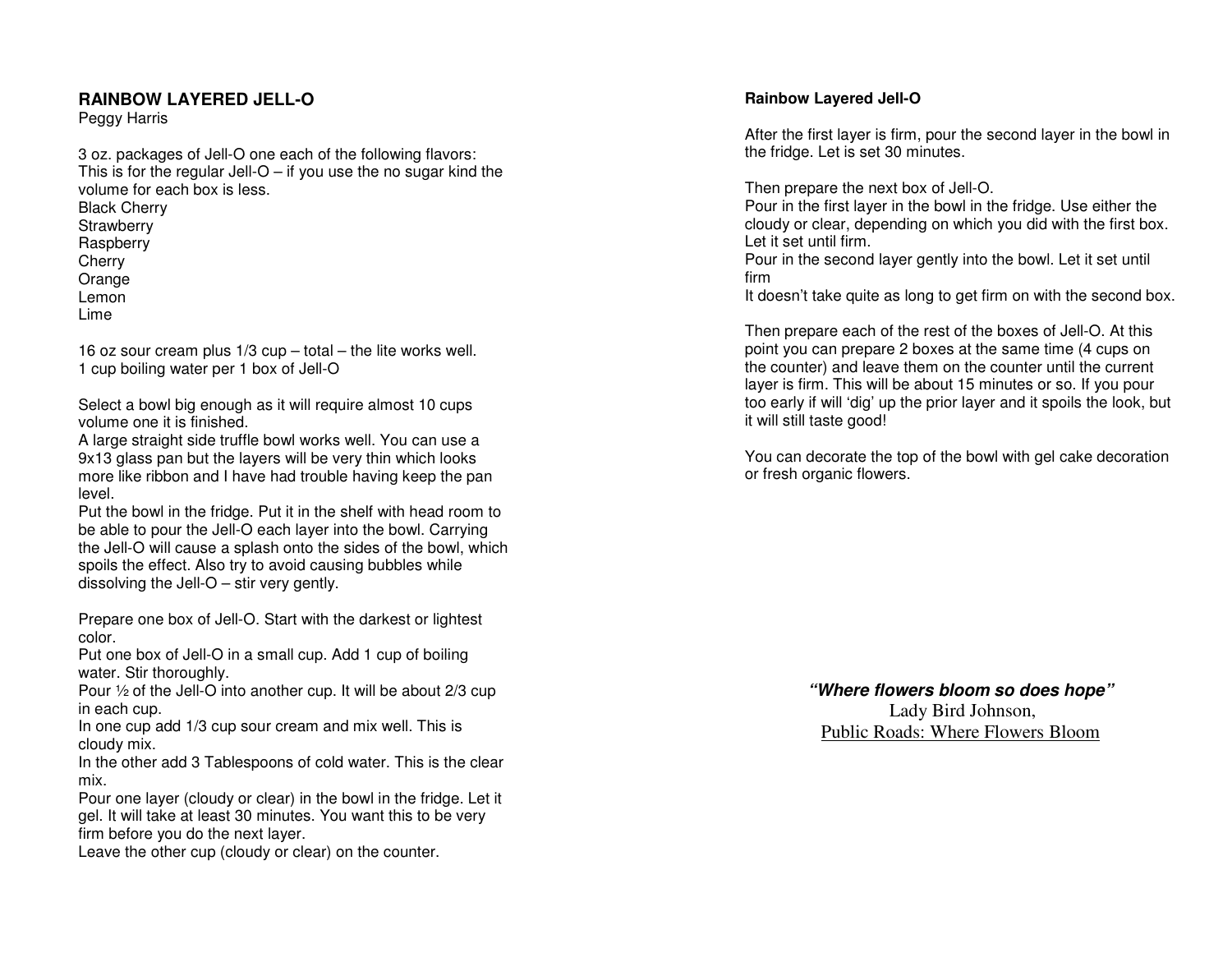#### **TEX-MEX SHRIMP STEW**

WW—4 points Lou Milner

4 tsp. olive oil 1 onion, diced 2 garlic cloves, minced 1 green bell pepper, diced 1 (14 1/2 oz.) can diced tomatoes with green chilis1 (10 oz.) box frozen corn kernels 1/4 tsp. salt 1/8 tsp. cinnamon 1 lb. medium shrimp, peeled and deveined 2 T chopped fresh cilantro 4 lime wedges

1. Heat the oil in a Dutch oven over med-high heat. Add the onion and garlic; cook, stirring frequently, until golden, about 3 minutes. Add the bell pepper and cook, stirring frequently, until softened, about 2 minutes.

2. Add the tomatoes, corn, salt, and cinnamon, and bring to a boil. Stir in the shrimp; return to a boil. Reduce the heat and simmer, covered, until the shrimp are just opaque in the center, about 4 minutes. Sprinkle with the cilantro and serve with the lime wedges.

## **JOYCE'S SPINACH SALAD**

Joyce Wuetig

1 bag fresh spinach 4 oz. Bleu cheese, crumbled 1 (2.8 ounce) can French-fried onion rings, if desired

## **Dressing:**

 ¾ cup granulated sugar ½ teaspoon salt 1 teaspoon dry mustard ¼ teaspoon paprika 1 (10 ¾ ounce) can tomato soup ¾ cup vegetable oil ¾ cup vinegar 1 onion, peeled and quartered

Wash spinach, remove stems and tear into bite-sizedpieces. Add Blue cheese Add onion rings, if using Toss gently

#### **To make the dressing:**

 Mix sugar, salt, mustard and paprika in a tall bottle or jar with a tight-fitting lid. Add tomato soup, oil and vinegar. Add onion for flavor, but remove before serving. Shake well to mix ingredients. Refrigerate and use within a few days.

Makes 6 servings and enough dressing for two bags of spinach.

Often I make this salad using lettuce, tomatoes, bell peppers and cucumbers. The salad dressing is what makes the salad special.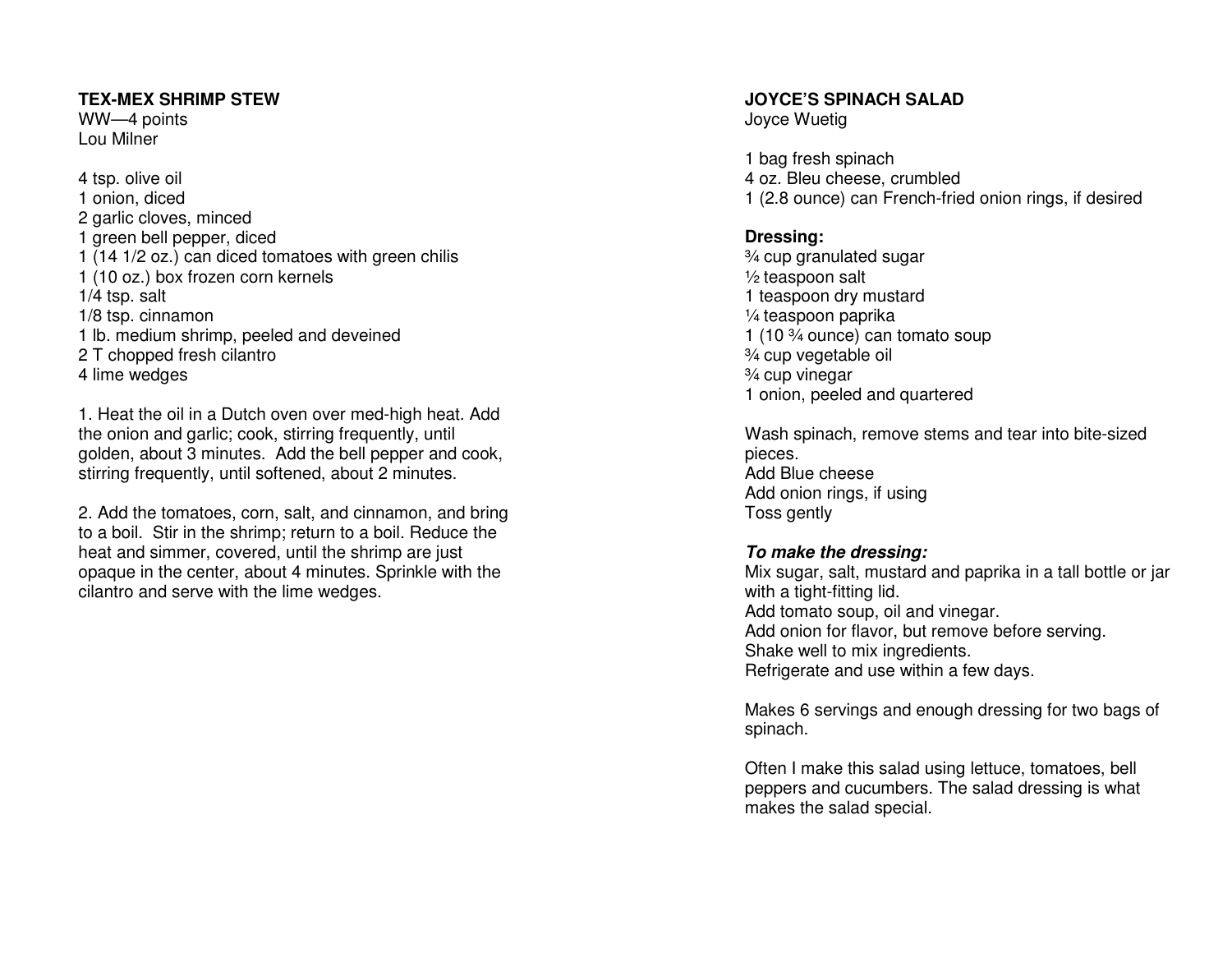#### **MARINATED VEGGIE SALAD**

Susan Mentzer

2 cups Fresh Broccoli Flowerets 2 cups Fresh Cauliflower tops 2 cups Fresh Celery cut into bite size pieces 4-6 Ripe Roma Tomatoes cut into wedges 1 bag Baby Carrots 1 small red onion cut into wedges and separated 1 can medium Black Olives Lemon Pepper Garlic Powder Zesty Italian Dressing

The day before serving.

 In a large covered bowl (Rubbermaid or Tupperware type), cut veggies into bite sized pieces. Lightly toss and sprinkle with lemon pepper and garlic powder to taste. Pour enough Zesty Italian dressing over veggies to coat well.

 Seal the bowl and refrigerate. Every few hours, gently invert the bowl to redistribute the veggies and dressing. Serve cold with a slotted spoon.

# **PEAR SALAD WITH LIME POPPY SEED DRESSING**

Barbara Oldani

1 Recipe Lime Poppy Seed Dressing (see recipe below) Leaf lettuce or spinach 3 pears, sliced into thin wedges 1 Tbsp lemon juice 2 cups seedless green and/or red grapes, halved ½ cup broken walnuts

Prepare Lime-Poppy Seed Dressing.

 Line 8 salad plates with leaf lettuce or spinach. In a medium bowl toss pear wedges with lemon juice. Divide and arrange pear wedges, grapes, and walnuts atop leaf lettuce. Cover and chill till serving time, up to 1 hour. Drizzle with Lime-Poppy Seed Dressing. Makes 8 servings.

## **Lime Poppy Seed Dressing:**

 In a small mixer bowl, stir together 1/3 cup honey ¼ teaspoon finely shredded lime peel 3 T lime juice 1 ½ tsp. poppy seed ¼ tsp. salt 1/8 tsp. mace.

Beat honey mixture with an electric mixer on mediumhigh speed while gradually adding: ¼ cup salad oil and 2 tablespoons walnut oil or salad oil.

Continue beating until mixture thickens. Cover; chill. Stir to remix before serving. If, after chilling, mixture becomes too thick to drizzle, let stand at room temperature for 30 minutes. Makes about 3/4 cup.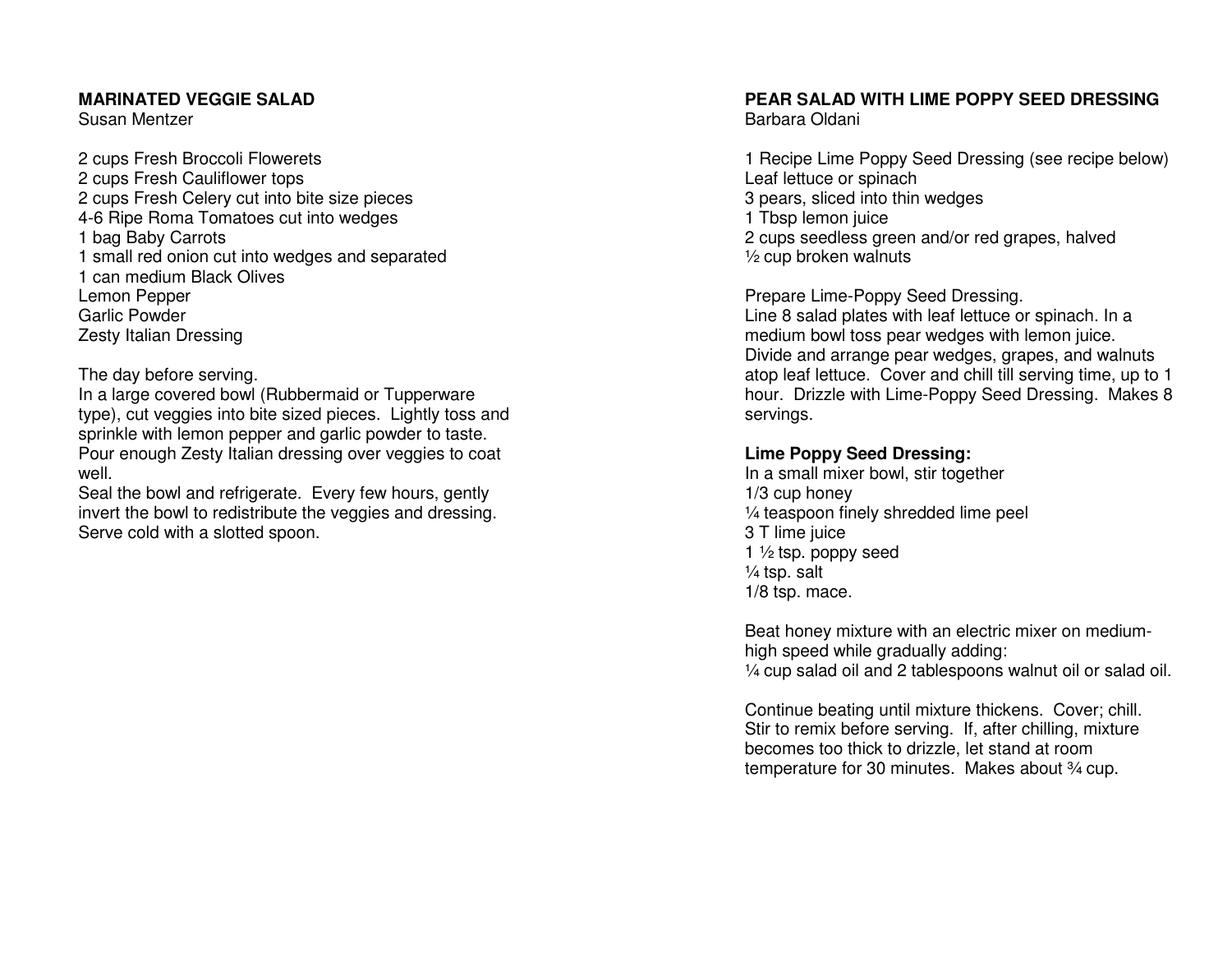#### **TERRIFIC BROCCOLI SALAD**

Barbara Munn

1 bunch broccoli, washed and cut into small florets½ box raisins 1 can sliced water chestnuts, drained 1 cup chopped celery ½ red onion, chopped well

### **Dressing:**

 1 cup salad dressing (Miracle Whip) 1/3 cup sugar 2 T red vinegar

Mix dressing into salad and chill overnight.

Right before serving, toss with 4 slices bacon, fried crisp, drained, and break into small pieces. Serve in a clear glass bowl (lovely!)

# DESSERTS—BREADS, CAKES, COOKIES, PIES

# **CHUNKY APPLE CAKE WITH CREAM CHEESE FROSTING**

Toni Moorehead

 $\frac{1}{2}$  cup butter, melted 2 cups sugar 2 large eggs 1 tsp. vanilla extract 2 cups all-purpose flour 1 tsp. baking soda 1 tsp. salt 2 tsp. ground cinnamon 4 Granny Smith apples, peeled and sliced 1 cup chopped walnuts, toasted Cream Cheese Frosting Chopped walnuts, toasted (optional.)

Stir together first 4 ingredients in a large bowl until blended. Combine flour and next 3 ingredients; add to butter mixture, stirring until blended. Stir in apple slices and 1 cup walnuts. Spread into a greased 13 x 9-inch pan.

Bake at 350° for 45 minutes or until a wooden pick inserted in center comes out clean. Cool completely in pan on a wire rack. Spread with Cream Cheese Frosting; sprinkle with walnuts, if desired. Store in refrigerator. Yield: 12 – 15 servings. (continued on next page)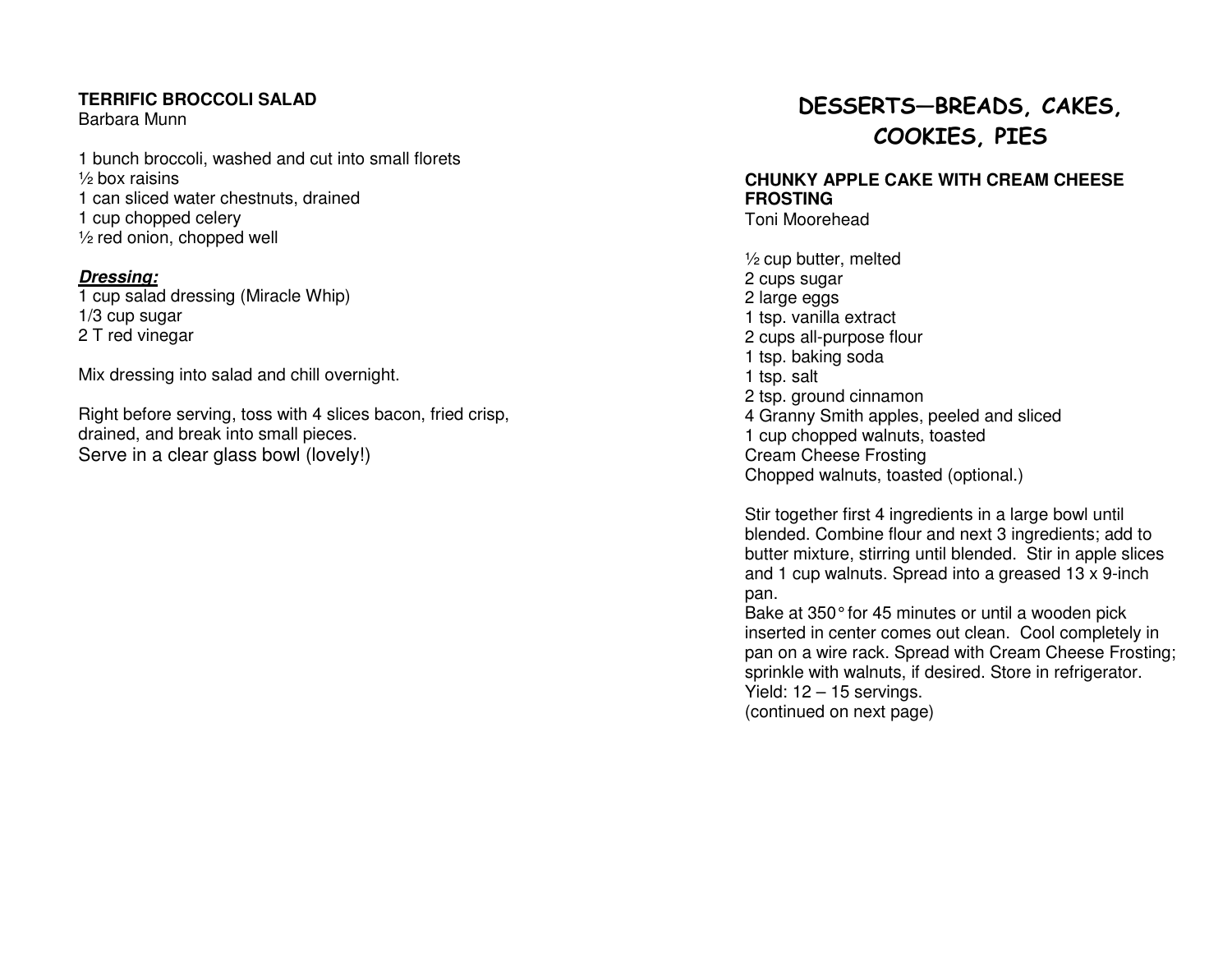## **(Continued--Chunky Apple Cake) CREAM CHEESE FROSTING**

 1 8-oz. package cream cheese, softened 3 T butter or margarine, softened 1 ½ cups powdered sugar 1/8 tsp. salt 1 tsp. vanilla extract Beat cream cheese and butter at medium speed with an electric mixer until creamy. Gradually add sugar and salt, beating until blended. Stir in vanilla. Yield: 1 ½ cups.

#### **NEVER FAIL LOWER SUGAR PECAN PIE**

Barbara Williams

3 eggs, slightly beaten ½ cup sugar 1 level tsp. flour ½ cup Karo syrup, light ½ cup Karo syrup, dark 2 T margarine or butter, melted 1 tsp. vanilla 1 ¼ cups pecans 1 9-inch unbaked pie crust—can use regular or frozen or deep-dish pie crust—your preference.

Preheat oven to 350°. In large bowl, mix ½ cup sugar and the 1 level tsp. of flour. Add eggs. Add 1 cup of syrup, 2 T of margarine and 1 tsp. vanilla. Stir well after each. Last, stir in the pecans. Pour into crust. Bake pie on a pre-heated cookie sheet\*\* or oven liner to catch any spills. Bake 50-55 min. or until deep cracks appear on top and the pecans and crust are quite brown.

\*\* Insulated cookie sheet not recommended.

## **PAULA DEEN'S SYMPHONY BROWNIES**

Angela Ozymy

1 (17.6-oz.) package brownie mix with walnuts AND ingredients called for to prepare 3 (5-oz.) symphony candy bars with almonds and toffee chips

Preheat oven to 350°.

 Prepare brownie mix according to package directions. Spread half of the prepared mix in an 8 x 8 baking dish. Place a single layer of the symphony bars on top of the brownie mix.

Pour the rest of the mix over the bars.

Bake 20-25 min. Cool completely. Dust with powderedsugar before cutting into squares and serving. NOTE: Double the ingredients and bake in a 9 x 13 dish. (No calories here . . .)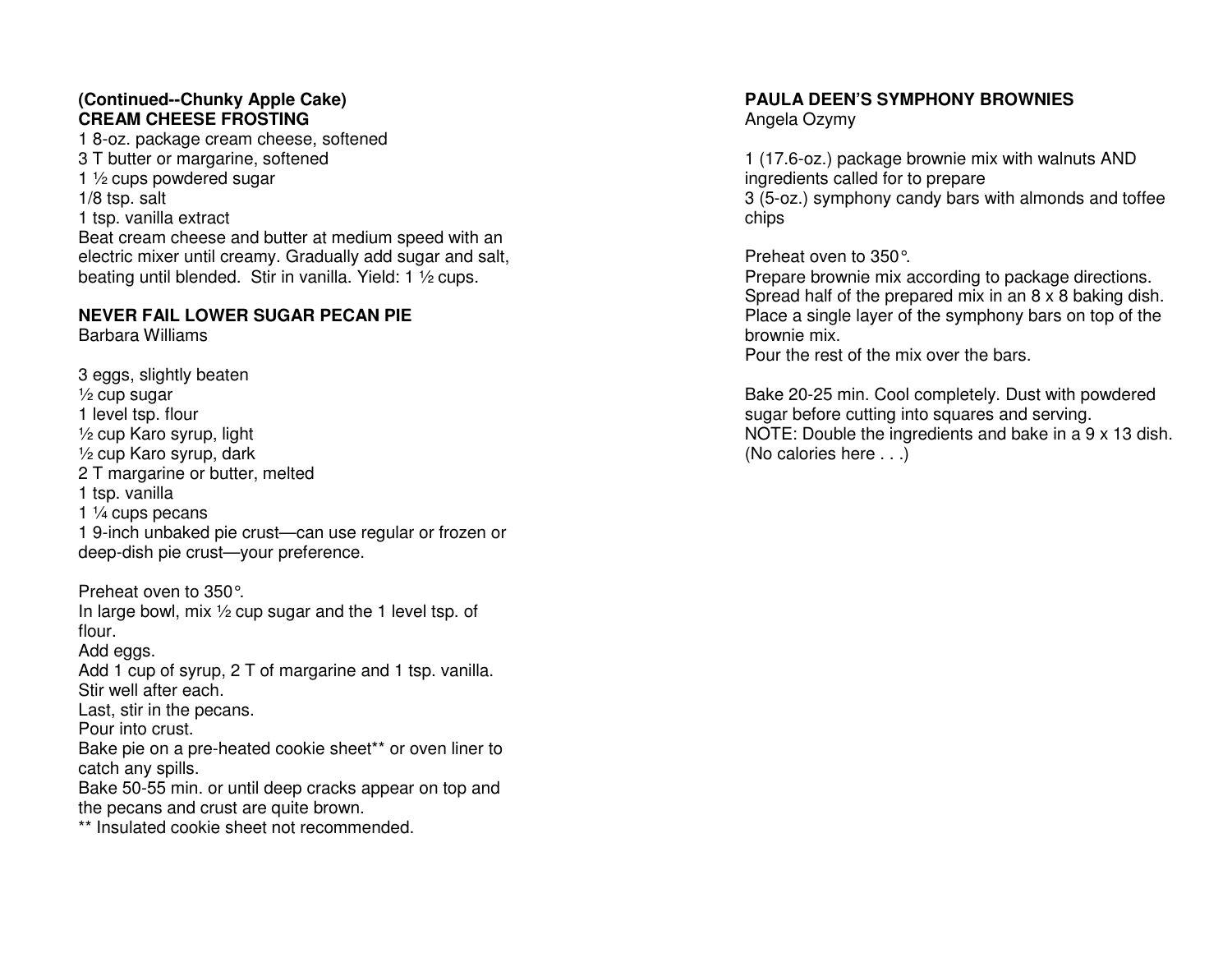#### **MISSISSIPPI MUD CAKE**

Susan Boelens

# **CAKE:**

 ¾ cup boiling water ½ cup unsweetened cocoa ¾ cup sugar ½ cup butter, softened 1 tsp. vanilla extract ½ cup egg substitute 1 1/3 cups all-purpose flour (6 oz.) 1 tsp. baking soda ¼ tsp. salt ½ cup fat-free buttermilk Cooking spray 3 ½ cups miniature marshmallows

# **FROSTING:**

 ¼ cup unsweetened cocoa ¼ cup evaporated fat-free milk 3 T butter, melted 1/8 tsp. salt 2 cups powdered sugar 1 tsp. vanilla extract

Preheat oven to 350°. To prepare cake, combine boiling water and cocoa, stirring until blended. Cool. Place sugar, softened butter and vanilla in a large bowl. Beat with a mixer at medium speed until blended. Add cocoa mixture and egg substitute; beat well. Combine flour, soda and salt in a bowl, stirring well. Add flour mixture and buttermilk alternately to sugar mixture. Spoon batter into a 13 x 9-inch baking pan coated with cooking spray. Bake at 350 for 20 minutes or until pick inserted in center comes out clean. Top with marshmallows. Bakean additional 2 minutes until marshmallows are soft. **(continued on next page)** 

## **(continued) Mississippi Mud Cake Frosting**

**TO PREPARE FROSTING**: combine cocoa, evaporated milk, butter and salt in saucepan over medium heat. Cook for 4 min., stirring frequently. Stir in powdered sugar and vanilla. Cook 2 min. stirring constantly. Drizzle frosting over cake. Cool. Cut cake into squares. Yield: 15 servings.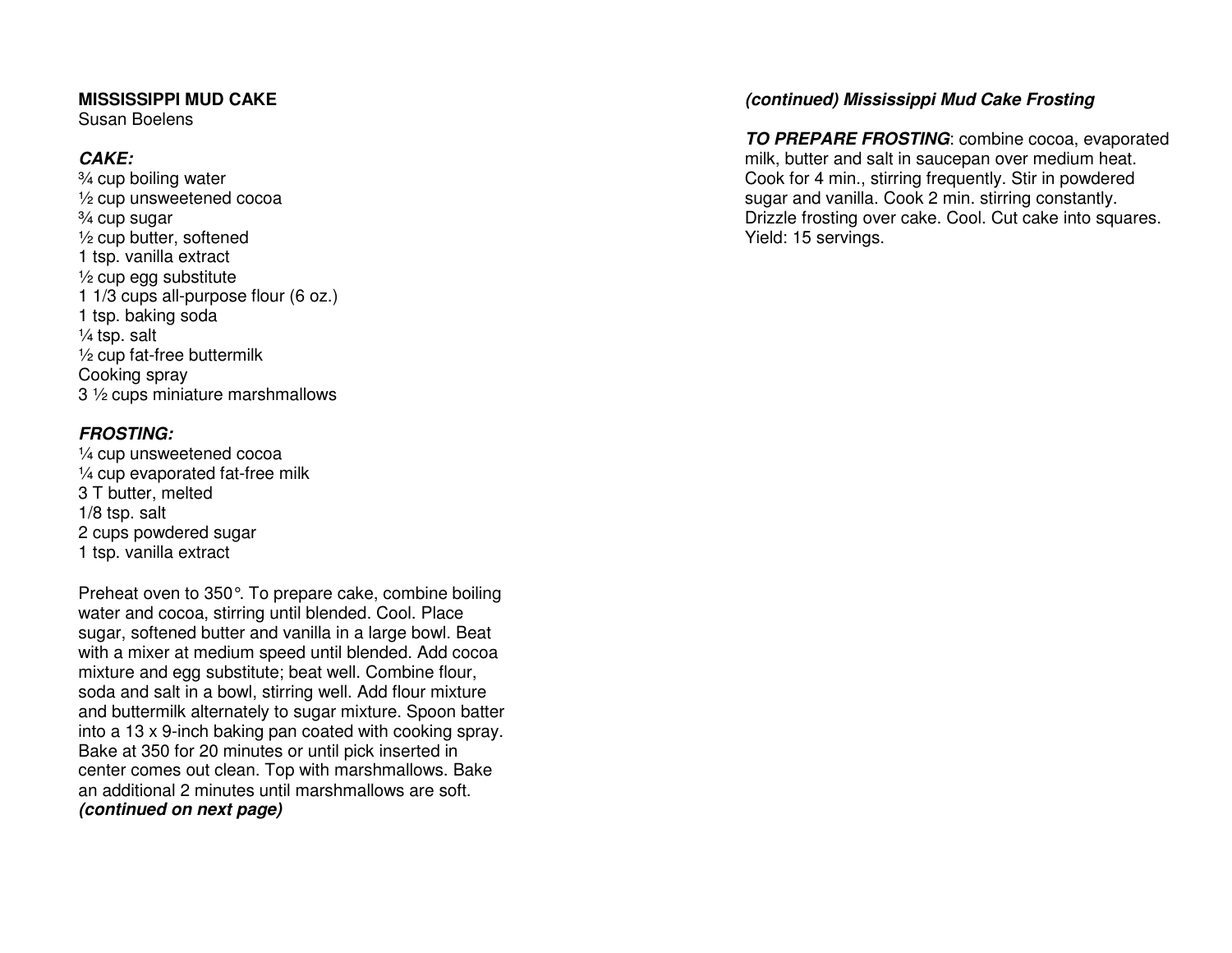## **CHEESY-GOOD CORNBREAD MUFFINS**

WW—2 points for one muffin Lou Milner Cheesy cornbread muffins for only 85 calories each

### **Ingredients:**

 1 cup canned cream-style corn 2/3 cup all-purpose flour 1/2 cup yellow cornmeal 1/2 cup fat-free liquid egg substitute (like Egg Beaters) 1/2 cup fat-free sour cream 1/2 cup reduced-fat shredded cheddar cheese 1/4 cup chopped scallions 2 T Splenda No Calorie Sweetener (granulated) 1 1/2 tsp. baking powder 1/4 tsp. salt Optional: 1/4 tsp. hot sauce

## **Directions:**

 Preheat oven to 375°. Combine flour, cornmeal, Splenda, baking powder, and salt in a large bowl. In a separate small bowl, mix together all other ingredients -- then add the contents of the small bowl to the large one, and stir until well mixed. Spray a 12-cup muffin pan with nonstick spray or line it with baking cups. Evenly distribute muffin batter among the cups. Bake in the oven for 15 - 20 minutes (until muffins are firm and a light golden brown). Allow to cool and then enjoy! MAKES 12 SERVINGS

# **THREE-LAYER APPLE TORTE**

Linda Krimm

# **Crust:**

 7 T butter 1/3 cup sugar  $\frac{1}{2}$  tsp vanilla 1 cup flour Cream butter, sugar and vanilla. Add flour and blend until mixture makes small crumbles. Press into bottom of spring form pan or torte dish.

# **Filling:**

8 oz. cream cheese ¼ cup sugar ½ tsp. vanilla 1 egg Beat all ingredients until smooth. Pour over crust layer.

# **Topping:**

 4 cups sliced, sweet apples 1 tsp. cinnamon 1/3 cup sugar  $\frac{1}{2}$  cup nuts Mix all ingredients in plastic bag and shake to cover apples. Place on top of filling layer.

Bake 450° for 10 minutes, then reduce oven to 400 degrees and bake another 25 minutes or until apples are cooked. Chill before serving.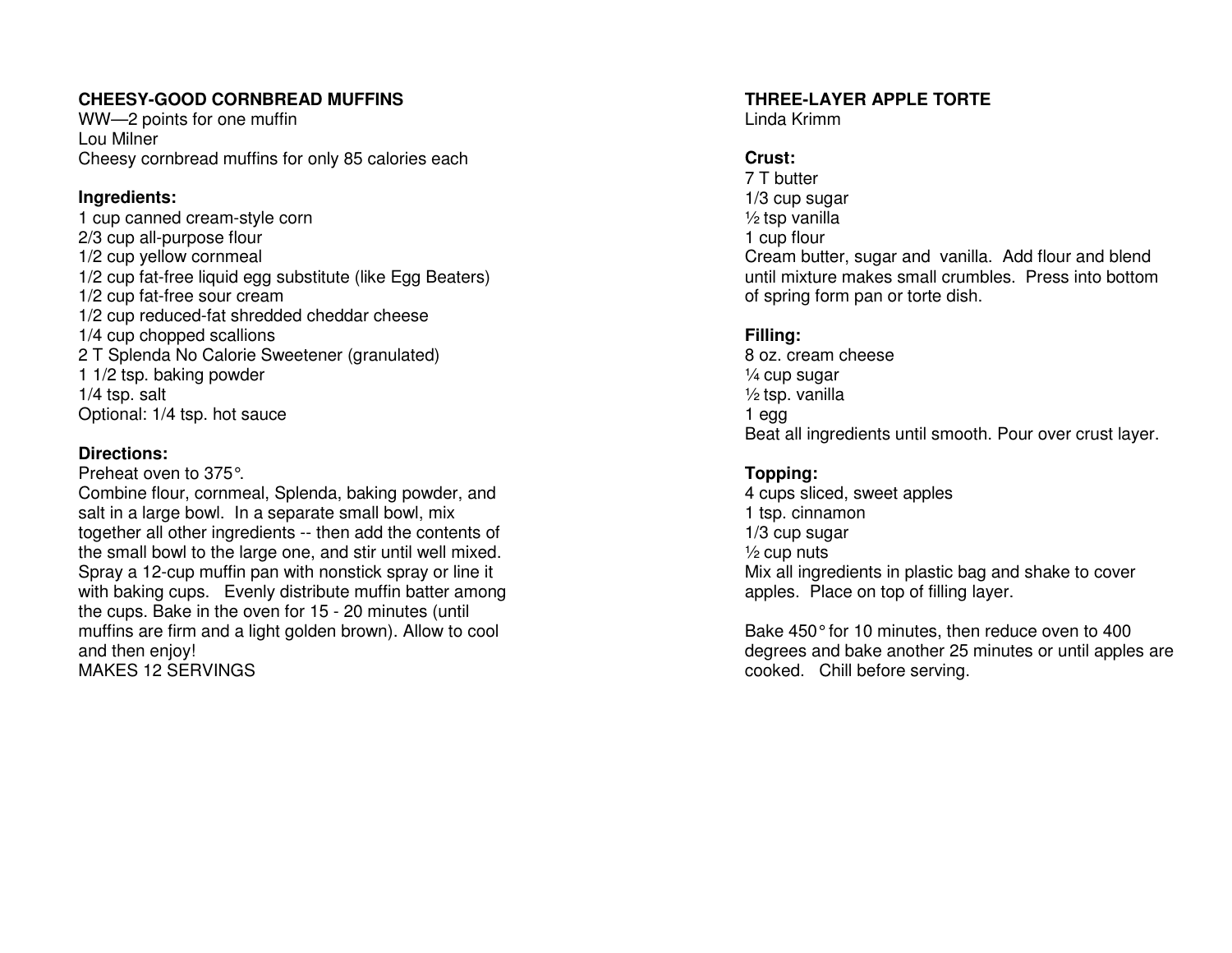#### **SUMMER PUDDING WITH RUM WHIPPED CREAM**

(from the Barefoot Contessa) Joan Kowalski

1 pint fresh strawberries, stemmed & sliced  $\frac{1}{2}$  cup sugar 3 half pints fresh raspberries 2 half pints fresh blueberries 2 T framboise (raspberry brandy) 1 loaf brioche or egg bread

Combine strawberries, sugar and ¼ cup water in large saucepan and cook uncovered over med-high heat for 5 min. Add 2 cups raspberries and all the blueberries and cook stirring occasionally until mix simmers—for 1 minute. Remove from heat, stir in remaining raspberries and the framboise.

Slice bread in ½-inch slices, remove crust. In the bottom of a 7-inch round 3-inch high soufflé dish, ladle ½ cup of cooked berry mixture. Arrange slices of bread in a pattern. This will be the top when unmolded. Add more berry mixture to saturate. Continue layering bread/berries to fit dish. Finish with bread and cooked berries using all the fruit and syrup.

Place a sheet of plastic wrap loosely over pudding. Place a plate the same size of dish on top. Weight the mold with a heavy can and refrigerate overnight.

Just before serving, run a knife around the outside of pudding and unmold it upside down onto serving plate. Serves 8. Cut into wedge and serve with Rum Whipped Cream!

#### **RUM WHIPPED CREAM:**

 1 cup (1/2 pint) cold heavy cream 3 T sugar ½ tsp. vanilla extract 1 T dark rum

Whip cream in a bowl with electric mixer. When it starts to thicken, add sugar, vanilla and rum. Continue to whip until it forms stiff peaks. Serve cold.

#### **CARROT CAKE**

Sandy Kancavicus

2 cups all-purpose flour 1 cup granulated sugar 1 cup brown sugar 2 tsp. baking soda 1 tsp. ground cinnamon  $\frac{1}{2}$  tsp. ground nutmeg ¼ tsp. grown cloves 1 cup oil 4 eggs, lightly beaten 3 cups grated carrots 1 cup chopped walnuts 1 cup shredded coconut 1 8-oz. can crushed pineapple, well-drained

Preheat oven to 350°. Grease and four two 9-inch cake pans. Line each pan with a circle of waxed paper. Sift flour, sugars, baking soda, cinnamon, nutmeg and cloves in a large bowl. Add oil and eggs and beat well. Fold in carrots, walnuts, coconut and pineapple. Pour batter into prepared pans, dividing evenly. Place them in the middle rack of the oven and bake 40-45 min. until edges have pulled away from sides and pick inserted in center comes out clean.

 Cool cake in the pans for 10 minutes. Then invert over a cake rack and unmold, remove waxed paper and continue to cool for 1 hour.

 Frost the first layer, add the second layer and frost the top and sides with Cream Cheese Frosting.

#### **CREAM CHEESE FROSTING**

 $8\frac{1}{2}$  oz. cream cheese at room temperature ½ cup butter at room temperature 1 cup powdered sugar

 Cream the cream cheese and butter together in a mixing bow. Slowly sift in powdered sugar and continue beating until mixture is smooth with no lumps.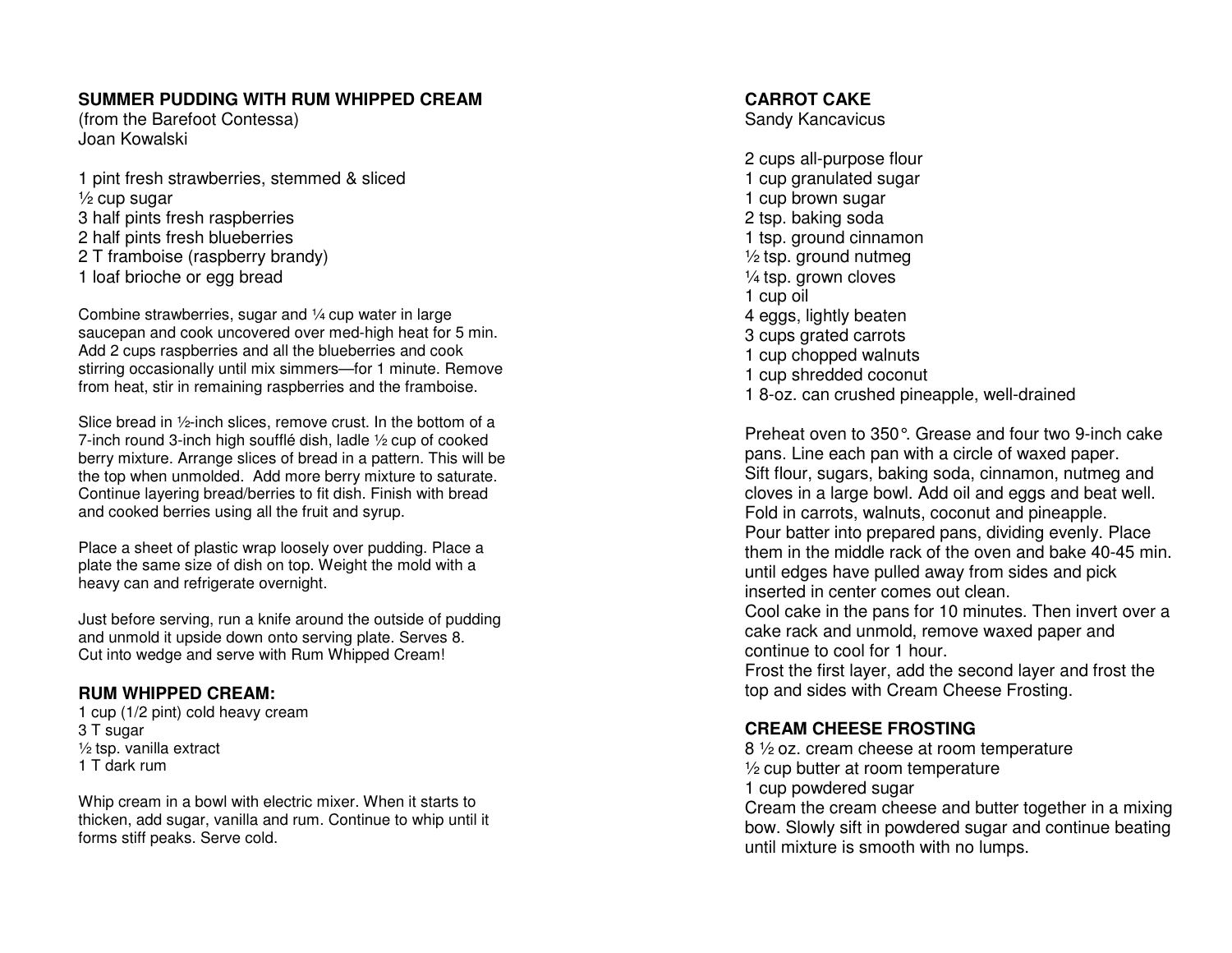#### **CROCK POT CANDY**Edie Williams

1-16 oz. jar unsalted dry roasted peanuts1-16 oz. jar salted dry roasted peanuts12 oz. semi-sweet chocolate chips 1-German chocolate bar (broken in pieces) 3 lbs. (2 planks) white almond bark (broken in pieces)

Put nuts in crock-pot. Add other ingredients in theorder listed. Cover and cook 3 hours on low. DO NOT REMOVE THE LID DURING THE 3 HOURS.

 When finished cooking (it looks like you have really made a mess, but not so) mix thoroughly.. Drop by spoonfuls onto wax paper. Let cool thoroughly. Thisfreezes well. It makes so much it is a good think it does freeze well. Enjoy!

## **LEMON CHEESECAKE**

4 T graham cracker crumbs, finely crushed 1 pkg. (4 serving size) Jell-0 brand Sugar Free Lemon Flavor Gelatin 2/3 cup boiling water 1 cup 1% low-fat cottage cheese 1 container (8 oz) light cream cheese, softened 2 cups thawed COOL WHIP ( I use the extra creamy)

Spray 8" glass or metal pie pan lightly with nonstick cooking spray. Sprinkle sides and bottom with graham cracker crumbs.

Completely dissolve gelatin in boiling water in glass measuring cup. Pour into blender container. Add cheeses: blend at medium speed, scraping sides occasionally, about 2 minutes or until mixture is completely smooth. Pour into large bowl. Gently fold in whipped topping. Pour into prepared pan; smooth thetop. Chill until set, about 4 hours.

 You can decorate the top with thin lemon slices twisted to stand up. Serves 8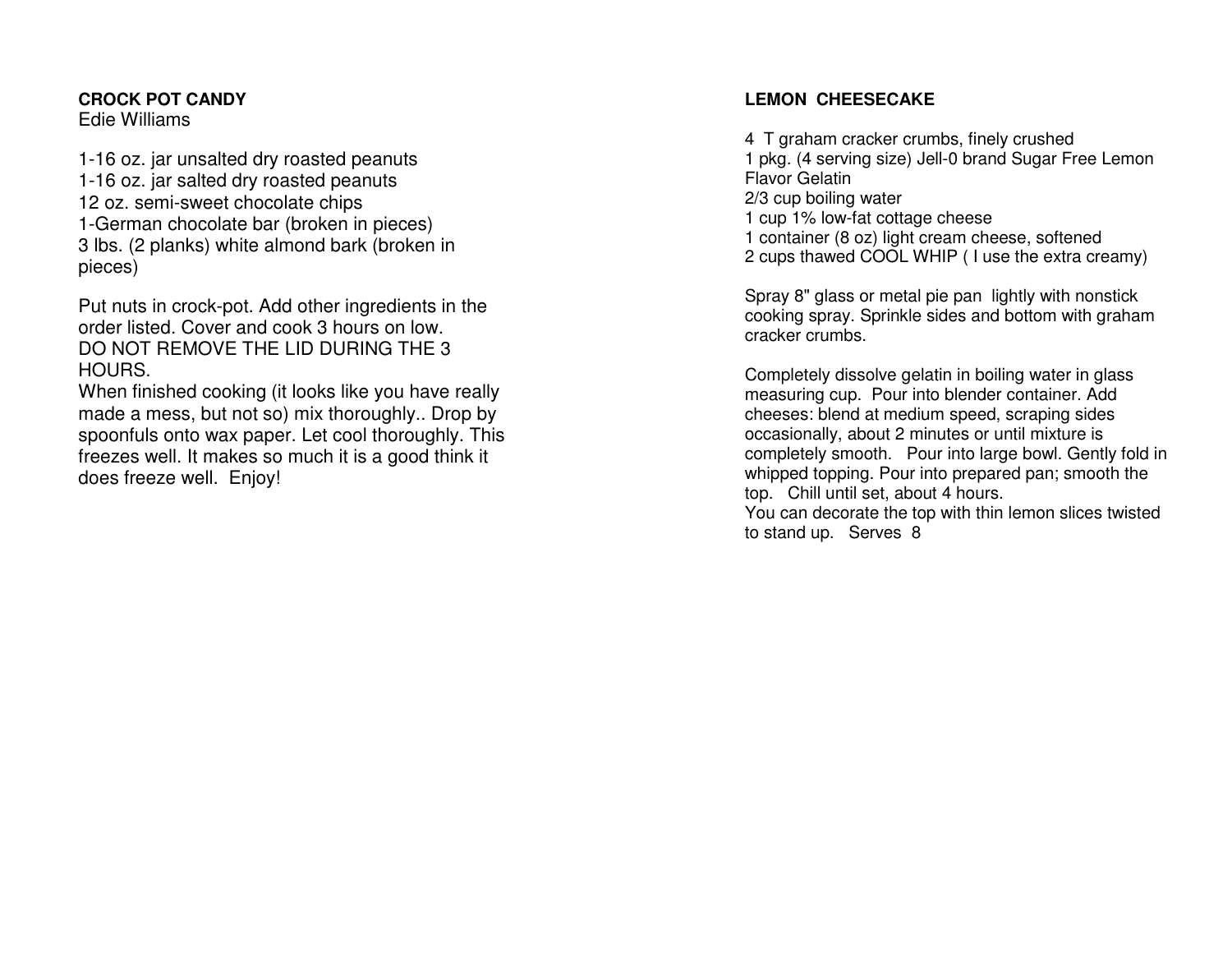## **SURPRISE CARROT CAKE**

Ella Barber

1 8-oz. package of Cream Cheese, softened ¼ cup sugar 1 egg, beaten 2 cups flour 1  $\frac{3}{4}$  cups sugar 2 tsp. baking soda 2 tsp. cinnamon 1 tsp. salt 1 cup oil 3 eggs, beaten 3 cups shredded carrots  $\frac{1}{2}$  cup chopped nuts ½ cup golden raisins

Combine cream cheese, sugar and egg, mix well. Set aside.

Combine dry ingredients.

 Add combined oil and eggs, mixing just until moistened. Fold in carrots, nuts, and raisins.

 Reserve 2 cups of batter; pour remaining batter into greased and floured 9-inch bundt pan.

 Pour cream cheese mixture over batter; carefully spoon reserved batter over cream cheese mixture, spreading to cover.

 Bake at 350° 55 minutes or until wooden pick inserted in center comes out clean.

 Cool 10 minutes, remove from pan. Cool. Sprinkle with powdered sugar.

> **Perfumes are the feelings of flowers.** Heinrich Heine

# EASY CASSEROLES, MEATS & SIDE DISHES

# **VEGETABLE PIZZA**

Judy Smith

Crust is made by using 2 pkg. Crescent Rolls Press flat on cookie sheet. Bake as directed and cool.

Combine and spread on crust: 1 8-oz. Philadelphia Cream Cheese 1 cup Miracle Whip or mayonnaise 1 pkg. Hidden Valley Original or Bacon Dressing Mix.

Top with cut-up vegetables, such as green peppers, broccoli, carrots, onions, celery, black olives andshredded cheese